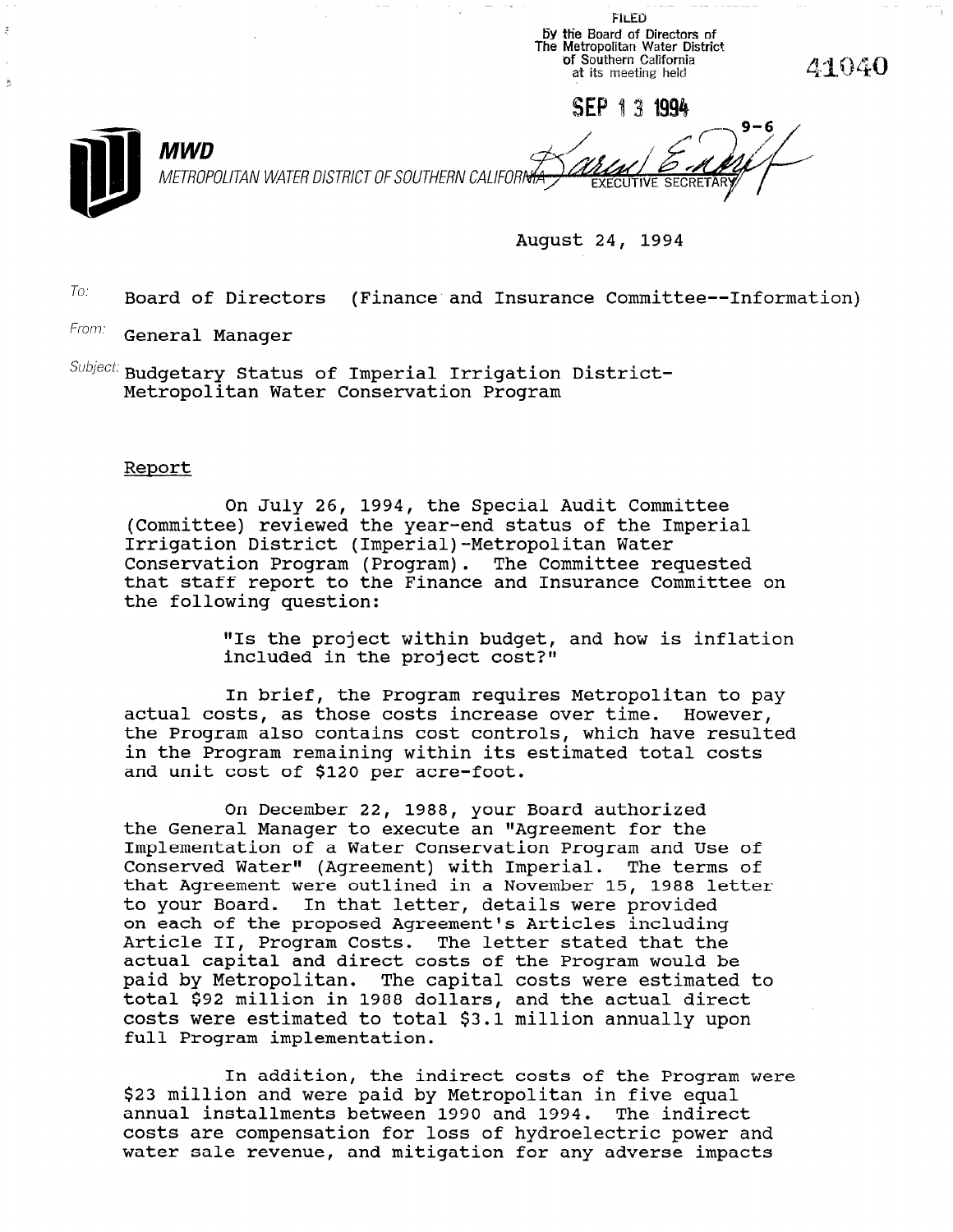on agriculture from an increase in the salinity concentration of Colorado River water. Also, the indirect funds are compensation for the costs of necessary environmental mitigation and litigation, if any, related to any impact of the Program on the Salton Sea, and New and Alamo Rivers, along with any unreimbursed liability claims related to operation and maintenance. In addition, the indirect funds can be used for public information activities, construction of pipelines to replace lateral canals, and modernization of the ancillary features of Imperial's water supply system.

The Agreement provides that should a subsequent feasibility-level capital cost estimate in 1988 dollars exceed the \$92 million estimate, Imperial is to substitute projects as necessary. This is to control costs such that the sum of the feasibility-level estimate of capital costs and the capital equivalent of the annual direct costs in 1988 dollars does not exceed the estimate contained in the Agreement. Alternatively, Imperial could request written approval from Metropolitan to proceed with the Program at a higher capital cost estimate.

In order to gain Coachella Valley Water District and Palo Verde Irrigation District's approval of the Agreement, on December 12, 1989, your Board authorized the General Manager to execute an Approval Agreement. The terms of the Approval Agreement were outlined in a December 1, 1989 letter to your Board. In that letter, details were provided on each of the proposed Approval Agreement's provisions, including a description of certain augmentation projects which would increase the amount of water conserved as well as project substitution and deletion. With the substitution of projects, the Conservation Program's capital cost estimate increased from \$92 million to \$97.8 million in 1988 dollars, and the direct cost estimate decreased from \$3.1 million to \$2.6 million annually in 1988 dollars. The Conservation Program's unit cost estimate did not change as the increase in capital costs was fully offset by the decrease in annual direct costs. Based on Metropolitan using 106,110 acre-feet of Conservation Program and Augmentation Program water, the unit cost in 1988 dollars Augmentation riogiam water, the uni

Thus, inflation is handled through Metropolitan payment of actual costs, with controls provided on the controls provided on the control of the controls provided on the control of the control of the control of the control of the control of the control of the control of t payment of such interests, with controls provided on the impact of such inflation through provisions contained in the Agreement and Approval Agreement. In order to compare actual costs to the Program's 1988 dollar estimates established by the Agreement, the Program Coordinating<br>Committee (PCC) approved the use of the U.S. Bureau of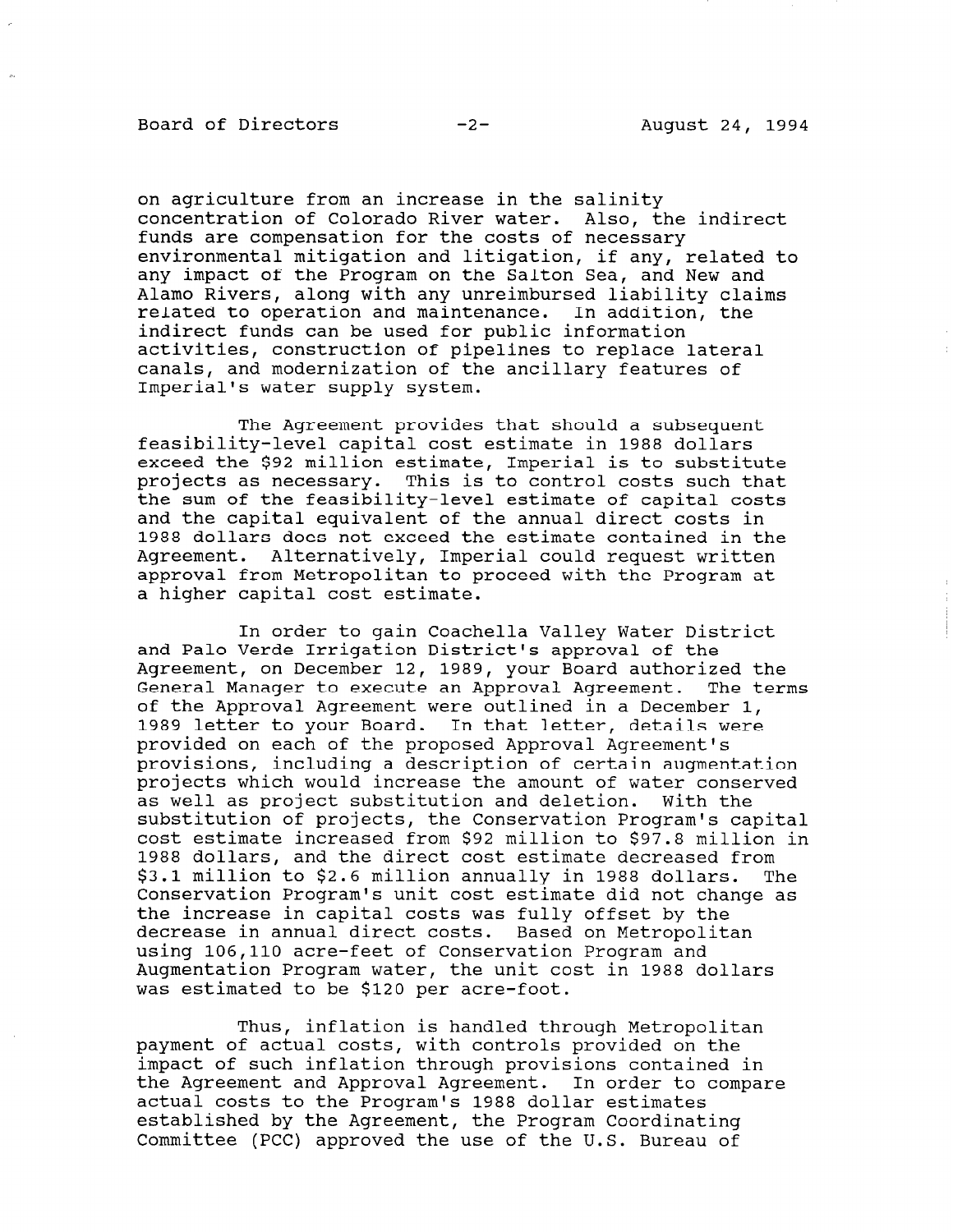Reclamation Construction Cost Trends Composite Index to deflate actual dollars to 1988 dollars. Table 1 (attached) provides a year-by-year breakdown of actual and projected (budgeted) costs converted to 1988 dollars, using the appropriate index values. Based on actual costs through 1993 and projected costs through 1996, we expect the capital and annual direct costs to remain within the budget and to not exceed the estimated costs in 1988 dollars reported to your Board prior to your authorization to execute the agreements. Based on actual and projected costs and conserving 106,110 acre feet of water, the projected unit cost of the Conservation and Augmentation Programs would be \$120 per acre-foot in 1988 dollars which is equal to the estimate indicated in the December 1, 1989 letter to your Board.

Based on paying actual costs, it has been contemplated that an increase in the capital appropriation would be required to account for escalation in construction costs. This has been brought to your Board's attention in Status Reports on the Conservation Program dated December 18, 1991, January 26, 1993, and February 16, 1994.

As detailed in the February 16, 1994 letter, completion of the Program has been delayed due to preparation of a focused Environmental Impact Report (EIR) for the Modified East Lowline and Trifolium Interceptors, and Completion Projects. The EIR has been completed and a Notice of Determination was filed in July 1994. At its July 22, 1994 meeting, the PCC directed Imperial staff to prepare a revised planning, design, and construction co prepare a revised planning, design, and construction schedule and budget to complete the remaining projects is order to attain the conserved water goal of 106,110 acre-<br>feet per year. We expect this effort to be completed within the next two months at which time a revised estimated cost to complete the Program will be established. We anticipate requesting your Board to consider increasing Appropriation No. 592 at your December 1994 meeting.

Our initial appraisal of a revised Program schedule our initial appraisal of a revised Program schedul<br>has construction work has construction work on the remaining projects starting in January or February 1995 and being completed in December 1996.<br>However, based on the requirement to put monitoring equipment nowever, pased on the requirement to put monitoring equipment in place to verily water savings from each project, completion of construction may be more realistically scheduled for March or April 1997.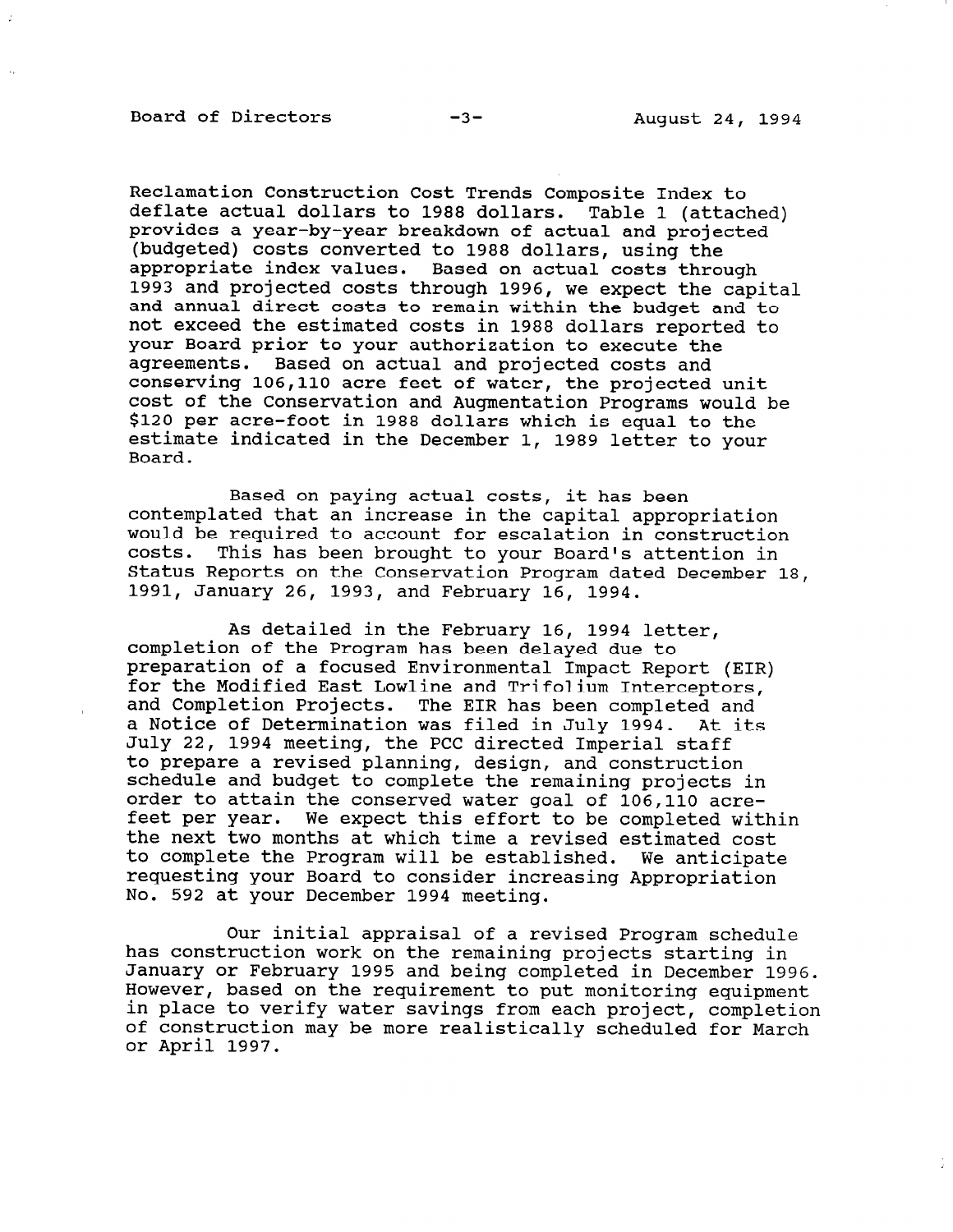Board of Directors -4- August 24, 1994

**Recommendation** 

For information only.

John R. Wodraska General Manager

By: Debra C. Min

Chief of Planning and Resources

Concur:

John R. Wodraska<br>General Manager John

AKD:hah

Attachment